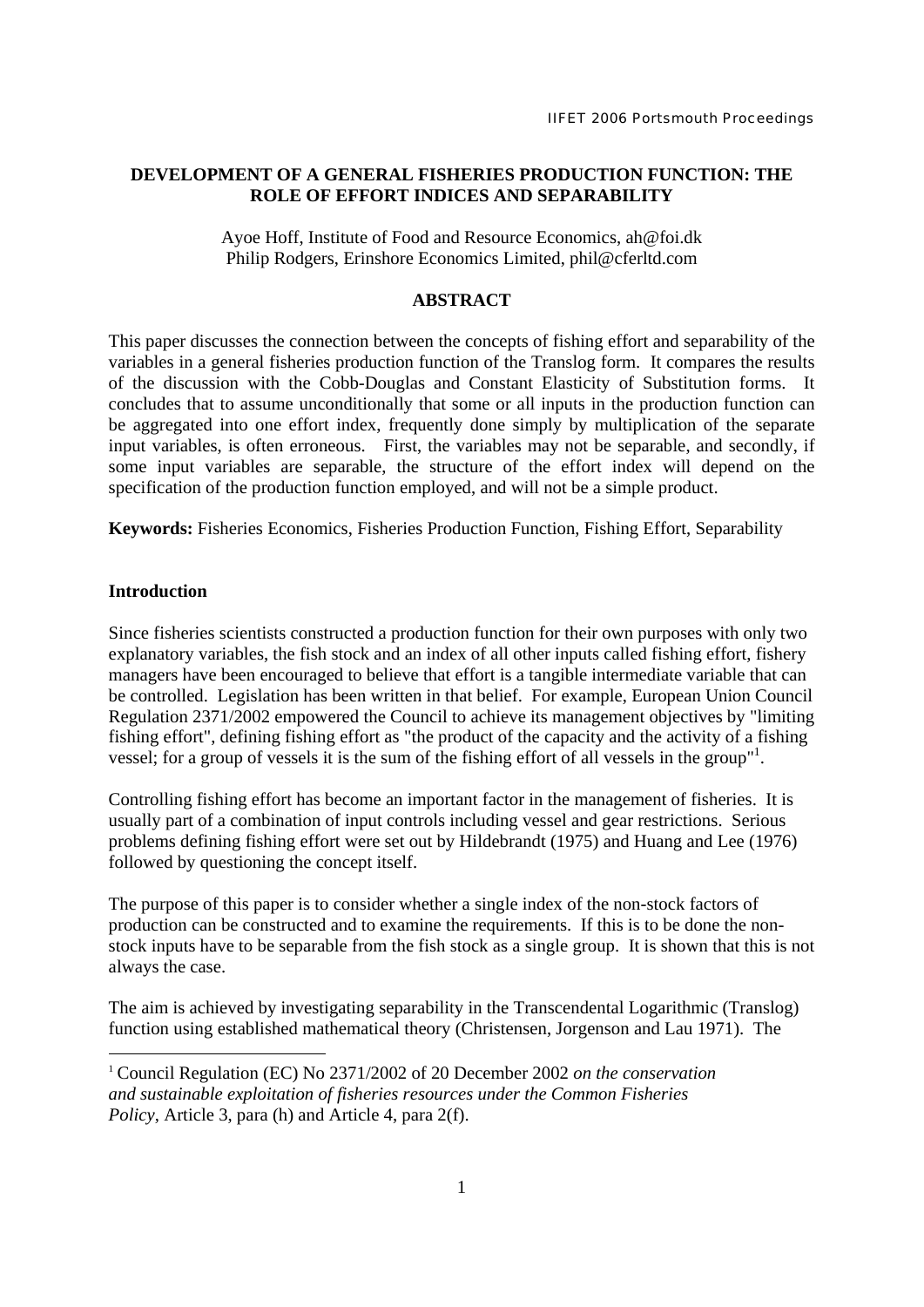Translog function was chosen because of its general functional form. The Cobb-Douglas (Cobb and Douglas 1928) and the Constant Elasticity of Substitution (CES) (Arrow *et al* 1961) functions which are reduced forms of the Translog are included for comparison.

The paper is composed of 5 sections. Section 2 gives a short review of the concept of separability and its connection with the concept of fishing effort. Section 3 discusses the economics and the mathematics, Section 4 discusses separability conditions for the Cobb-Douglas, the CES, and the Translog functional forms. Finally, Section 5 presents the discussion and conclusions from the analysis.

# **The Concepts of Separability and Fishing Effort**

Biological and economic research defines fishing effort in different ways. Andersen (1999) gives a review of the different approaches and states the basic distinction between them, that "In the traditional biological approach the level of catch determines the level of effort. The causality is reversed in the economic approach… where the level of effort is the determinant of catch".

The biological approach distinguishes between effective fishing effort and nominal fishing effort. The former is equivalent to fishing mortality while the latter refers to non-fish stock resources employed in fishing through a specified aggregate effort index, usually measured as the product of fishing time and engine power.

In the economic approach, nominal fishing effort is normally still composed of fishing time and fishing power (which may, however, consist of several different factors), but without assuming a pre-defined aggregate index of these. It is, on the contrary, recognised that it is often not possible to construct a consistent aggregate effort index composed of activity and engine power (Del Valle, Astorkiza and Astorkiza 2000).

It is more than a quarter of a century since Hildebrandt (1975) expressed his doubts about the complexities of trying to measure fishing effort in a way that enabled a sensible comparison to be made across fleets which vary technically. He identified fishing effort as a biological item but after examining a wide range of the component variables of fishing power, he concluded that fishing effort is very difficult to measure consistently.

Hannesson (1993) also considered the problem of defining fishing effort and concluded that it "seems impossible to derive any generally valid relationship" between fishing effort as a strict counterpart to fishing mortality and fishing effort as an index of inputs in a production process.

Squires (1987) on the other hand used sophisticated methods to calculate consistent indices for the capital, labour, and fuel inputs in fisheries at the level of the vessel production function and then combined them in an effort index. The size of the fish stock was excluded on the grounds that it is costless to the firm. Nevertheless, he concluded that if effort is not separable any attempt to construct an index from the inputs will lead to one which varies with the quantity and mix of landings.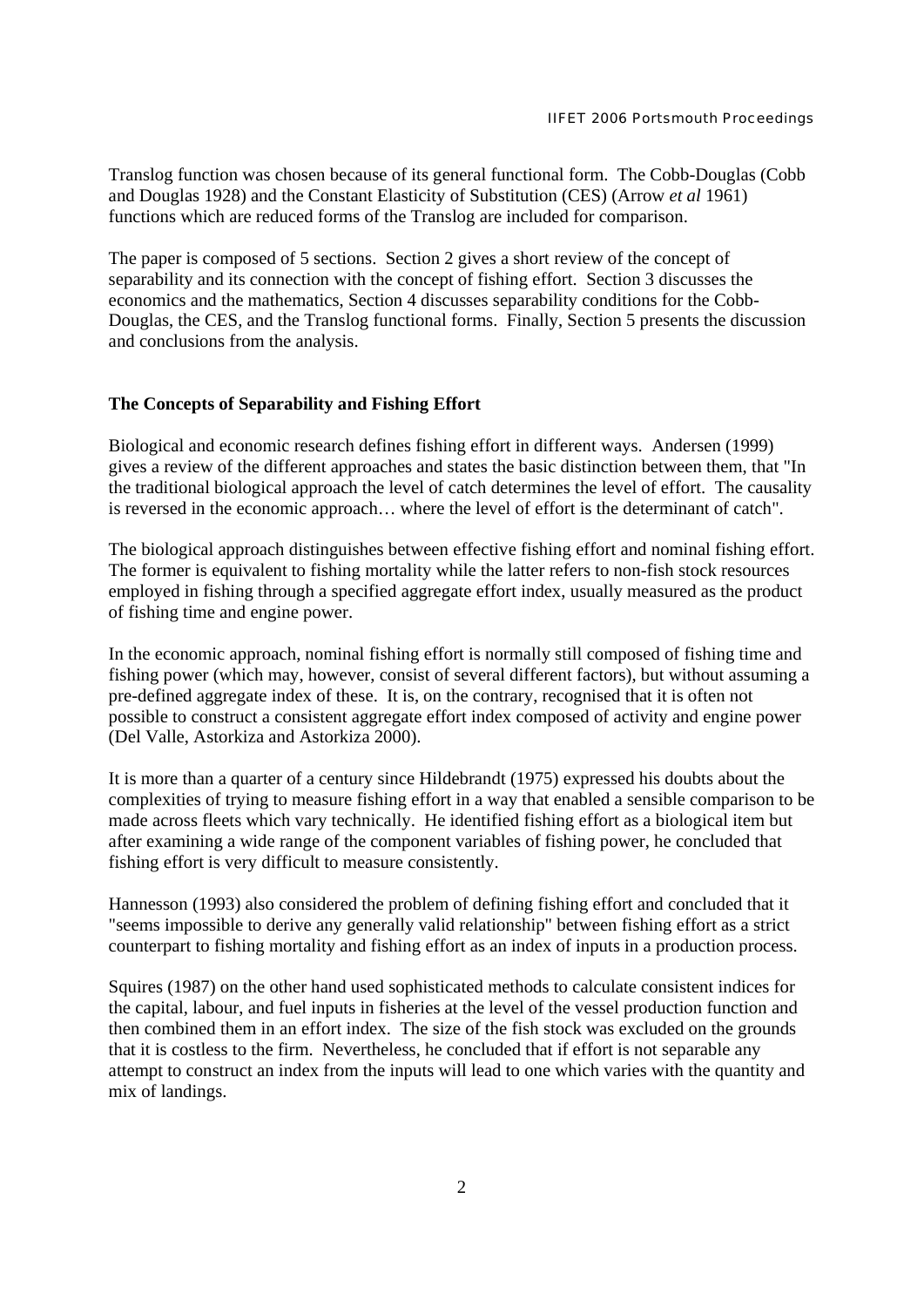Theoretically the problems with the concept of an aggregate index of fishing effort are closely connected to the concept of separability of production functions. An economic production function is defined to be separable if the input factors can be divided into two or more groups in such a way that the marginal rate of technical substitution of the factors in one group is not affected by the factors in another group; that is, the rate at which the factors in the one group must be substituted for each other in order to keep production (catch) constant is not affected by the price of the factors in the other groups.

Assume, for example, that the input factors are fish stock, fishing time and maximum vessel horsepower, and that the fishing time is constrained to a reduced level by new regulations. For the product of fishing time and fishing power to constitute a consistent effort index, the rate at which the fisherman must exchange the declining number of fishing days with a larger engine must be independent of the size and spatial distribution of the fish stock.

In practice, it is difficult not to group variables in a production function since the number of inputs in a production process is generally high. Grouping, say, the different labour and capital variables into two indices reduces the mathematical risk but at a trade-off with theoretical purity (Solow 1955, Fisher 1969).

However, the question of separability depends on the form of the production function employed. The Cobb-Douglas and CES production functions are globally separable by nature. For these functions, fishing time and fishing power are separable from the fish stock and can as such be combined into an aggregate effort index, the form of which depends on the functional form chosen. The Translog production function, which may be seen as a second-order Taylor approximation to any general production function (Heathfield and Wibe 1987), is on the other hand only separable given specific restrictions on the functional form.

Note from the above, that the specification of an effort index consistent with separable forms of the production function generally depends on the structure of the production function itself. Thus no global aggregated effort index can be constructed.

## **The Relationship between Economic Theory and Mathematical Practice**

Selection of the type and quantity of factors of production used in fishing is firmly based in the micro-economic theory of choice. For example, it is possible to fish either by labour-intensive or capital-intensive methods. The mix of capital and labour arrived at to produce a given level of output will be governed by cost-minimisation, since this maximises the profitability of individual firms in a competitive environment. The relative unit price of the inputs and whether they are substitutes, complements, or separable, will determine the particular mix of inputs chosen. When the price of one input changes relative to that of another, the input quantities employed will move in opposite directions if they are substitutes, and in the same direction if they are complements. If they are separable, a change in the relative price of one input will have no effect on the proportions of the quantities used of the separable inputs.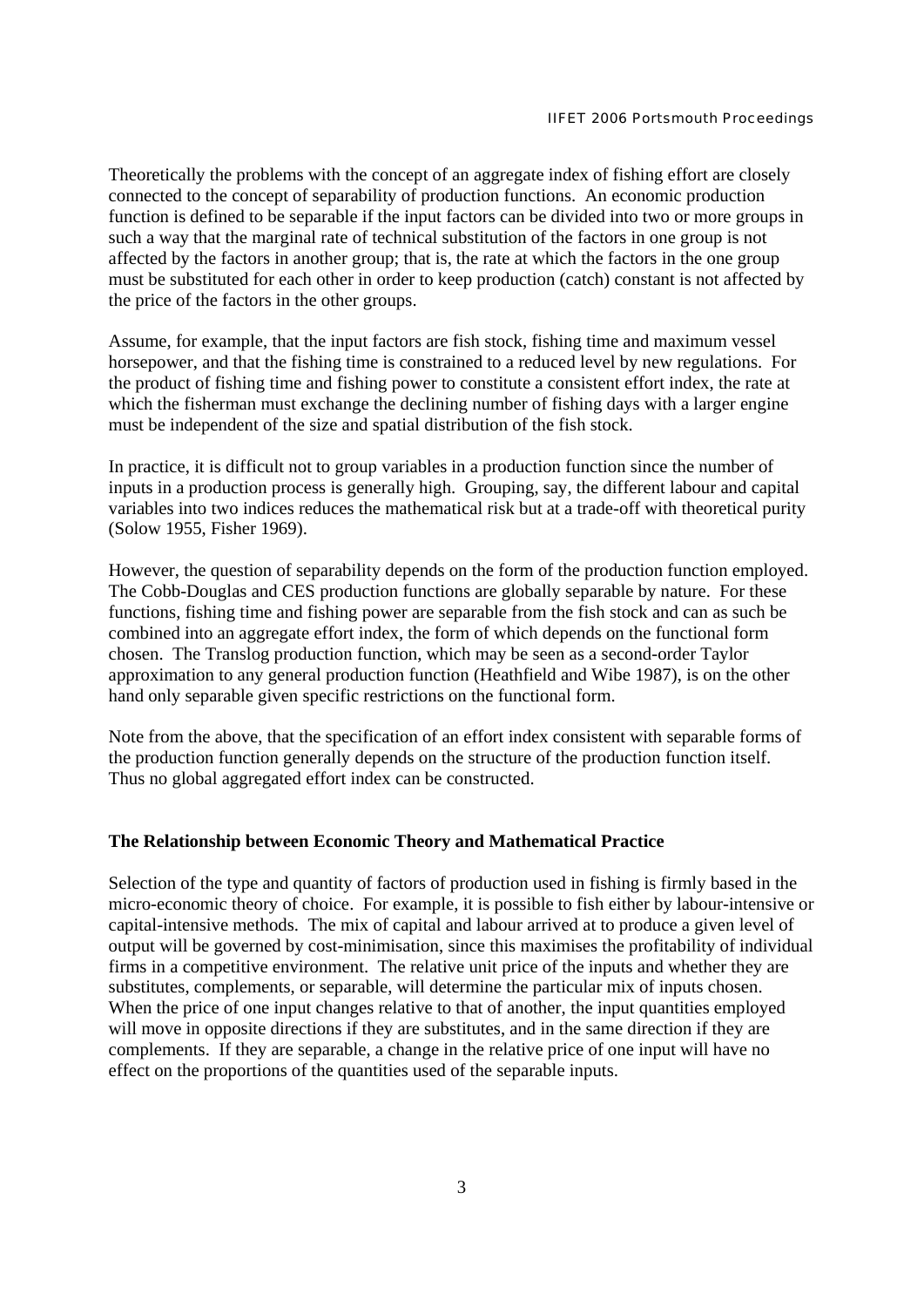Inputs to the production process are manifold and may include not only the fish stock, but also fishing gear, vessel type and size, fuel consumed, crew and so forth. Separability implies that the fisheries production function may be reduced to a function of stock and one or more effort index functions of the remaining input variables.

Normally in microeconomic theory, the level of output *y* of a production process is considered to be determined by an industry production function explained by the three factors of production; land, labour, and capital (Samuelson 1947). Measured in physical units of each employed, these may in fisheries be translated into resource (fish stock) *S*, labour *L*, and capital *K*, such that:

$$
y = f(S, L, K) \tag{1}
$$

Solow (1955) discusses the appropriateness of using an index to represent capital in a production function that incorporates labour and two or more forms of capital. He concludes that a necessary and sufficient condition for the forms of capital to be collapsible into a single index is that the marginal rate of technical substitution of one kind of capital good for the others must be independent of the amount of labour used. Thus the production function must satisfy the Leontief theorem on separable functions (Leontief 1947).

In fisheries production theory, the capital and labour inputs have habitually been collapsed into a single effort index that is assumed to be sufficient to explain output given the stock abundance. Such functions are usually of the following form (Cunningham, Dunn and Whitmarsh 1985), where it is assumed that the variables are homogeneous:

$$
y = h(S, E) \qquad ; \qquad E = \phi(L, K) \tag{2}
$$

This is however only a valid representation of the data generation process if capital and labour are actually separable from the fish stock. In this connection Huang and Lee (1976) consider the separability conditions to be a rather severe restriction of a general fishery production function and conclude that "the concept of a single index of fishing effort stands on a weak foundation".

Huang and Lee (1978) identified two additional difficulties. First, important aspects of production cannot be analysed when all inputs are aggregated into a single effort factor. Secondly, the crowding externality is excluded because fishing effort emphasises the biological aspect of the resource and especially the stock externality.

The evidence from empirical testing of the usefulness of an aggregate fishing effort index is mixed, which is perhaps not surprising given that the concept may be theoretically suspect. However, the basis for any discussion of an index of fishing effort should always be the question of the separability of the specific form of the production function chosen. This is therefore the starting point below.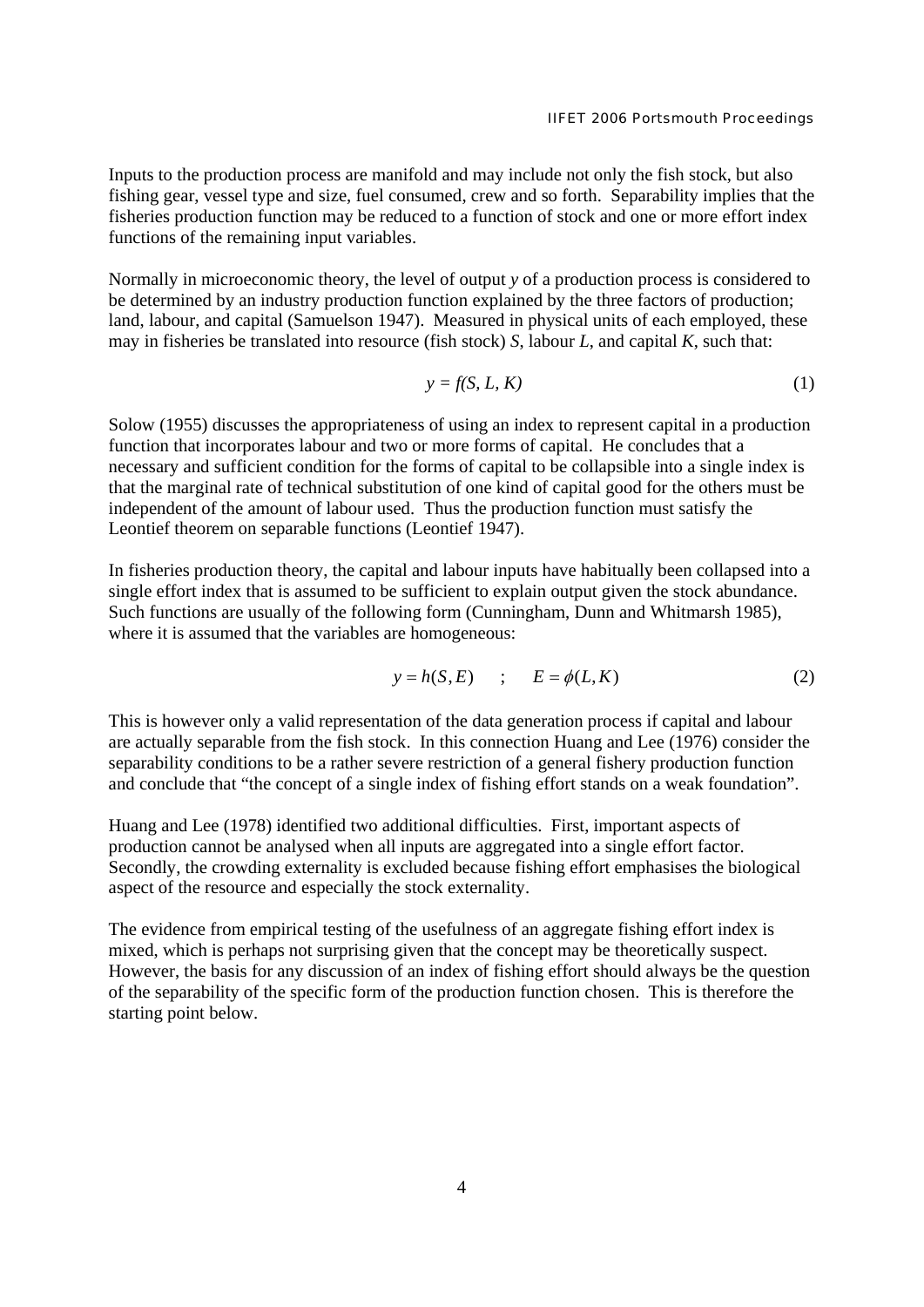### **Separability of Production Functions**

This review of the theory of input separability in production functions follows the introduction given in Boisvert (1982) and discusses its meaning and implications in relation to fisheries. Separability is discussed first in general terms, summing up the basic mathematics necessary to test for its presence in a given production function. Secondly, and more specifically, it is discussed for the Translog, Cobb-Douglas and CES functions.

A production function specifies a parametric dependence between the product *y* of a given industry and the factors of production  $(x_1, \ldots, x_n)$  such that  $y \equiv f(x_1, \ldots, x_n)$ . The function *f* is said to be separable if the explanatory factors can be divided into two or more different groups in such a way that the substitution properties within one group are not affected by the explanatory variables outside the group. Each group can thus be represented by an orthogonal index function or composite input of the factors in the group. A distinction is made between weak and strong separability.

Consider an input set  $X = (x_1, ..., x_n)$ , subject to the partition  $X = [X_1, ..., X_R]$ , for which each subset X consists of at least one element (a factor of production) and for which the subsets are non-overlapping; that is, they do not share input factors. Then *f* is defined to be weakly separable for the partition X if there exist individual index functions  $g_1, \ldots, g_R$ , where each  $g_i$  is defined for the subset  $X_i$ , such that *f* can be represented by  $f = F[g_1(X_1),..., g_R(X_R)]$ . If moreover the specific form of *F* is given by  $f = g_1(X_1) + ... + g_k(X_k)$  then *f* is defined to be strongly separable. It is clear that strong separability implies weak separability.

Thus, a necessary and sufficient condition for a function *f* to be weakly separable is that the marginal rate of technical substitution between any two factors  $x_m$  and  $x_n$  within each of the *R* subsets is independent of every factor  $x_k$  from the other subsets.

The marginal rate of technical substitution is given by:

$$
MRS_{nm} = -\frac{\partial x_m}{\partial x_n} = -\frac{\left(\frac{\partial f}{\partial x_n}\right)}{\left(\frac{\partial f}{\partial x_m}\right)} = -\frac{f_n}{f_m}
$$
(3)

*f* is then weakly separable if and only if:

$$
\frac{\partial}{\partial x_k} \left( \frac{f_n}{f_m} \right) = \frac{f_{nk} f_m - f_n f_{mk}}{(f_m)^2} = 0 \quad x_n, x_m \in X_N, x_k \in X_K, X_M \cap X_K = \{ \}
$$
 (4)

where  $f_i = \partial f / \partial x_i$  is the first derivative of *f* with respect to  $x_i$ , and  $f_i = \partial f / (\partial x_i \partial x_j)$  is the second derivative of *f* with respect to *xi* and *xj*.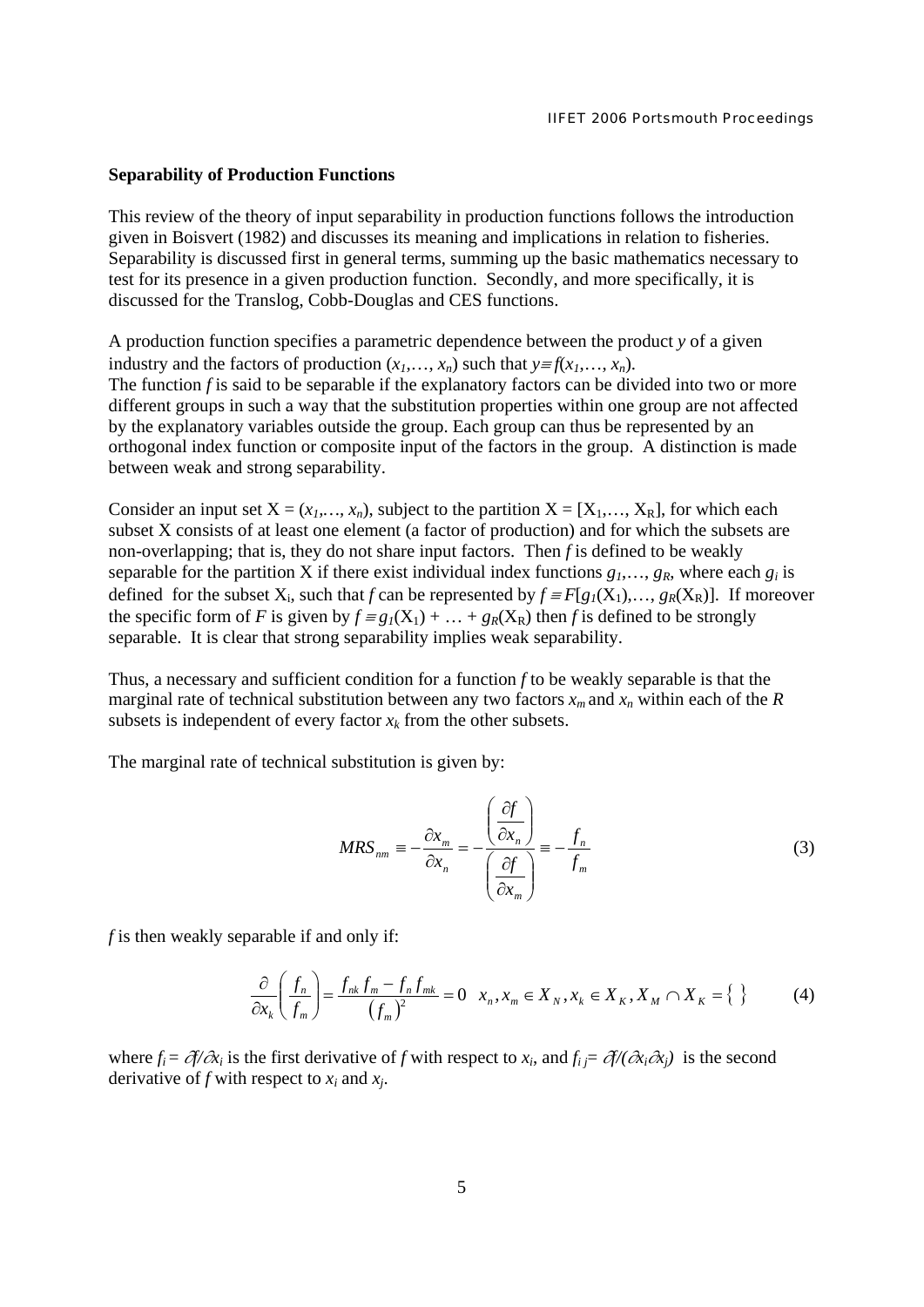(4) further shows that the function is weakly separable if and only if

$$
f_{nk}f_m - f_n f_{mk} = 0 \tag{5}
$$

Likewise the function *f* is strongly separable, if and only if, for  $x_m$  taken from the group  $X_M$  and  $x_n$  taken from the group  $X_N$ , the marginal rate of technical substitution between these two factors is not affected by any factor  $x_k$  outside the subgroups for these two factors:

$$
\frac{\partial}{\partial x_k} \left( \frac{f_n}{f_m} \right) = 0 \quad x_n \in X_N, x_m \in X_M, x_k \in X_K, X_N \cap X_K = \{ \}, X_M \cap X_K = \{ \} \tag{6}
$$

In the following, only weak separability is considered.

From (3) it is readily shown that the Cobb-Douglas production function:

$$
y \equiv f(x_i, \dots, x_n) = \alpha_0 x_1^{\alpha_1} \cdot x_2^{\alpha_2} \cdots x_n^{\alpha_n} \qquad \Leftrightarrow \qquad \ln(y) = \ln(\alpha_0) + \sum_{i=1}^n \alpha_i \ln(x_i) \tag{7}
$$

is separable in all the explanatory variables.

Consider an example with three inputs. In this setting the Cobb-Douglas function has the form:

$$
Y \equiv f_{CD}(x_1, x_2, x_3) = \alpha_0 \cdot x_1^{\alpha_1} \cdot x_2^{\alpha_2} \cdot x_3^{\alpha_3} \tag{8}
$$

where Y is total landed quantity. It can be seen that, for example,  $x_1$  can  $x_2$  can be aggregated into one separable input index by the following operation:

$$
x_1^{\alpha_1} \cdot x_2^{\alpha_2} = \left( x_1^{\frac{\alpha_1}{\alpha_1 + \alpha_2}} \cdot x_2^{\frac{\alpha_2}{\alpha_1 + \alpha_2}} \right)^{\alpha_1 + \alpha_2} \equiv \left( E_{CD} (x_1, x_2) \right)^{\alpha_1 + \alpha_2} \tag{9}
$$

where  $E_{CD}$  is the aggregate input index. With this notation the Cobb-Douglas function (9) is given by:

$$
Y \equiv f_{CD}(E_{CD}(x_1, x_2), x_3) = \alpha_0 \cdot E_{CD}^{\alpha_1 + \alpha_2} \cdot x_3^{\alpha_3} \tag{10}
$$

This is still a Cobb-Douglas function, but it is now one employing an aggregate input index for the two first inputs.

It is also readily shown from (3) that the CES production function: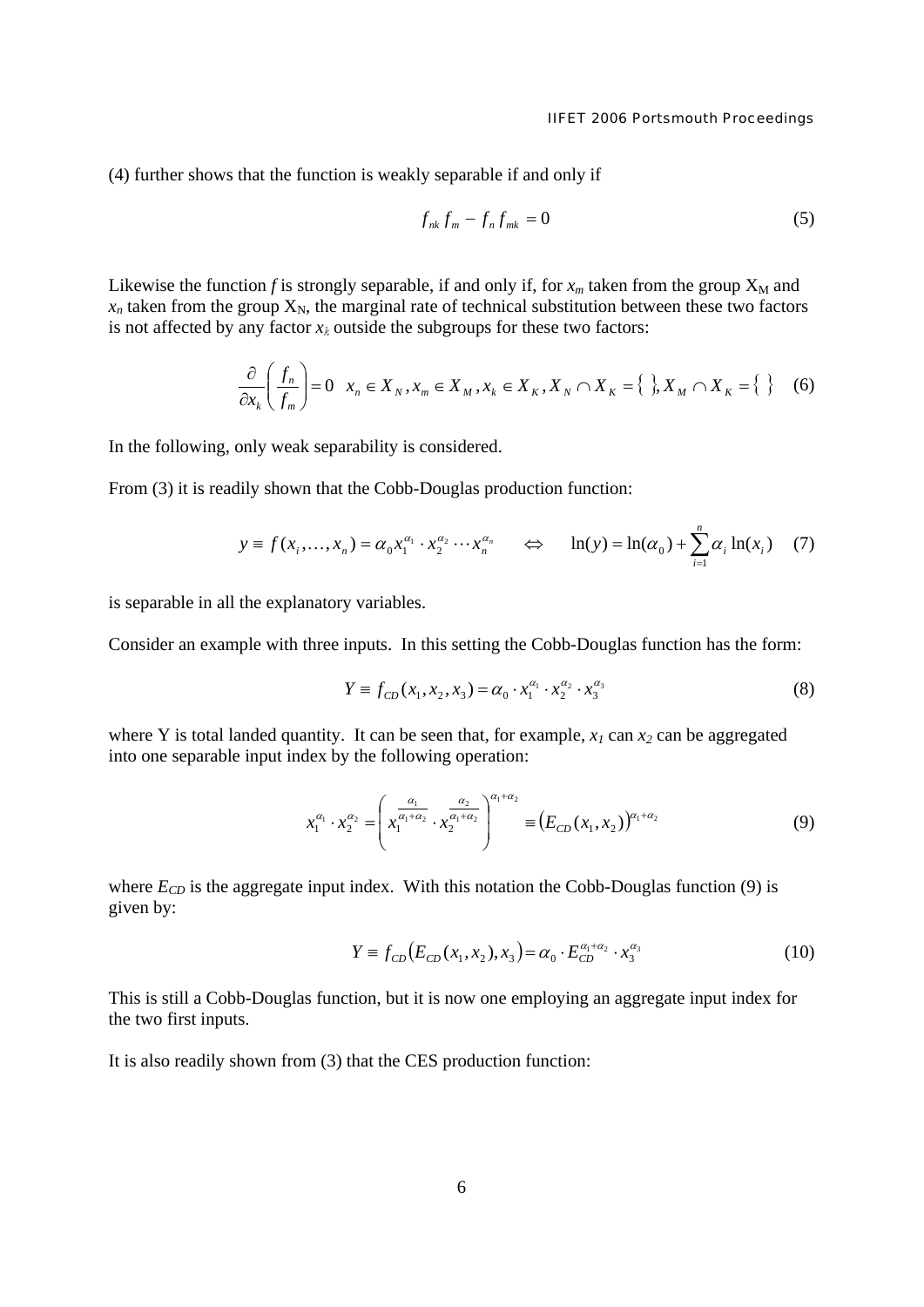$$
y = \gamma \cdot \left( \sum_{m=1}^{n} \beta_m x_m^{-\rho} \right)^{-\nu/\rho}
$$
 ;  $\sum_{m=1}^{n} \beta_m = 1$  (11)

is separable in all the explanatory variables.

The CES function including three inputs has the form:

$$
Y \equiv f_{CES}(x_1, x_2, x_3) = \beta_0 \cdot (\beta_1 \cdot x_1^{-\rho} + \beta_2 \cdot x_2^{-\rho} + \beta_3 \cdot x_3^{-\rho})^{-\nu/\rho}
$$
(12)

 $\rho$  is the substitution parameter and  $\nu$  gives the returns to scale. For this function a separable aggregate input index of  $x_1$  and  $x_2$  can be determined by the operation:

$$
\beta_1 \cdot x_1^{-\rho} + \beta_2 \cdot x_2^{-\rho} = (\beta_1 + \beta_2) \cdot \left[ \frac{1}{(\beta_1 + \beta_2)^{-1/\rho}} \left( \beta_1 \cdot x_1^{-\rho} + \beta_2 \cdot x_2^{-\rho} \right)^{-1/\rho} \right]^{-\rho}
$$
\n
$$
\equiv (\beta_1 + \beta_2) \cdot E_{CES}^{-\rho}
$$
\n(13)

where  $E_{CES}$  is the aggregate input index. Thus, the CES function (13) is given by:

$$
Y \equiv f_{CES}(x_1, x_2, x_3) = \beta_0 \cdot ((\beta_1 + \beta_2) \cdot E_{CES}^{-\rho} + \beta_3 \cdot x_3^{-\rho})^{-\nu/\rho}
$$
(14)

This is again a CES function, but now including an aggregate index for the first two inputs.

It is apparent from these two examples that aggregate effort indices are not just the products of separable variables, but that, on the contrary, the specificaton of effort indices depends on the form of the production function in which they are to be present, be it a Cobb-Douglas or a CES function.

The Translog function, which is defined as:

$$
\ln(y) = \alpha_0 + \sum_{i=1}^{N} \alpha_i \ln(x_i) + \frac{1}{2} \sum_{i=1}^{N} \sum_{j=1}^{N} \alpha_{ij} \ln(x_i) \ln(x_j)
$$
 (15)

is, on the other hand, only separable if certain restrictions on the Translog parameters are fulfilled.

Boisvert (1982) showed that the Translog function is separable into the group  $X_M$  containing at least two parameters if and only if, for the Translog parameters related to any  $(x_i, x_j)$  in  $X_M$  and for the Translog parameters related to any  $x_k$  outside  $X_M$ , it holds that:

$$
\left(\alpha_{ki}\alpha_j-\alpha_{kj}\alpha_i\right)+\sum_{m=1}^n\left(\alpha_{ki}\alpha_{mj}-\alpha_{kj}\alpha_{mi}\right)\ln(x_m)=0
$$
\n(16)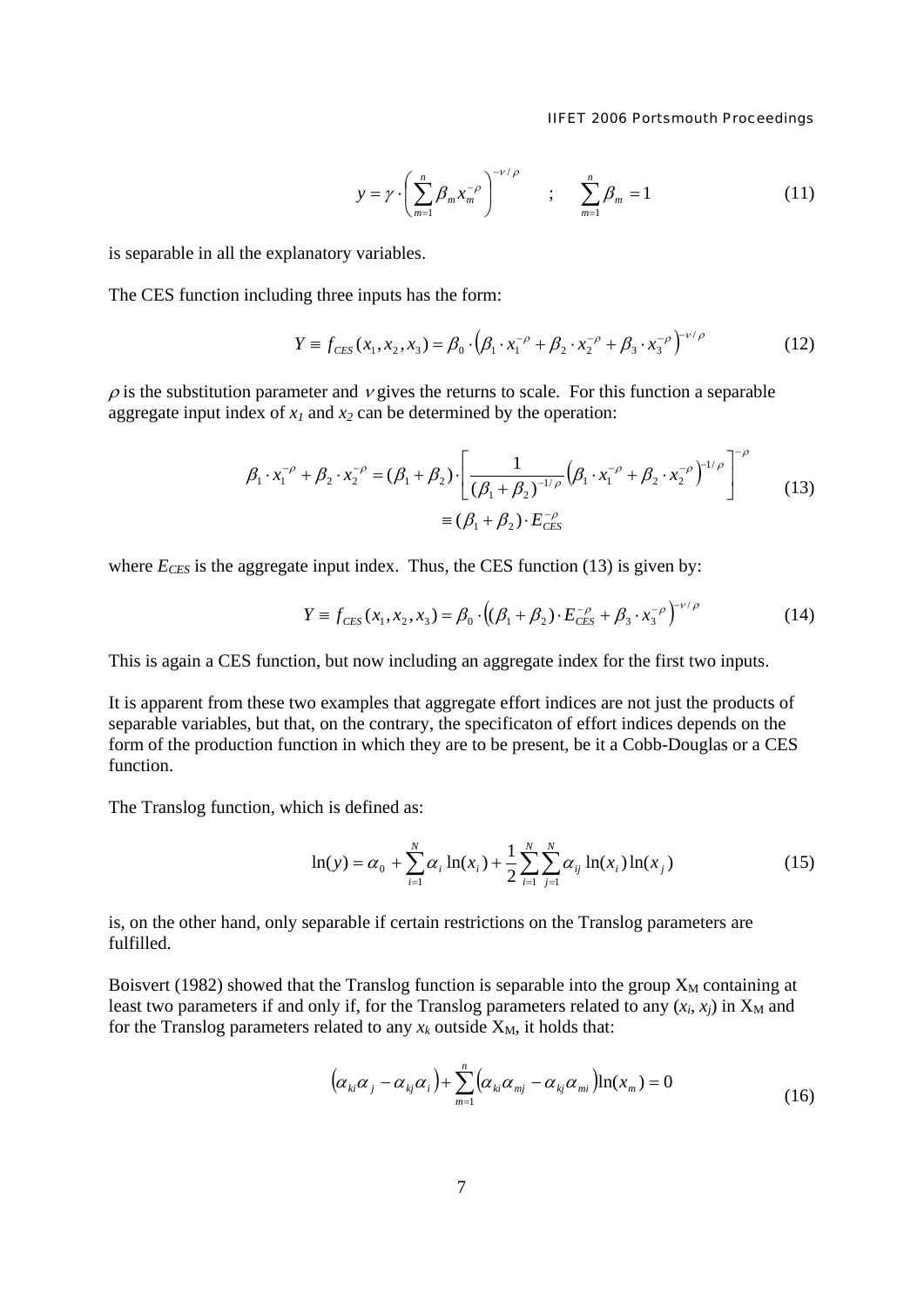(16) shows that the Translog function is globally separable (that is, independent of the explanatory variables) if and only if the following conditions are fulfilled simultaneously:

$$
\alpha_{j}\alpha_{ki} - \alpha_{i}\alpha_{kj} = 0 \quad \text{and} \quad \alpha_{ki}\alpha_{mj} - \alpha_{kj}\alpha_{mi} = 0 \tag{17}
$$

If these conditions are fulfilled for all  $m = (1, \ldots, N)$  for the Translog parameters related to  $(x_i, x_j)$ together and for the Translog parameters related to any  $x_k \neq (x_i, x_j)$ , the marginal rate of substitution between  $x_i$  and  $x_j$  is independent of any other  $x_k$  in the sample of inputs.

When three inputs are present, the Translog function (15) has the form:

$$
\log(Y) = f_{TL}(x_1, x_2, x_3) \equiv \alpha_0 + \alpha_1 \cdot \log(x_1) + \alpha_2 \cdot \log(x_2) + \alpha_3 \cdot \log(x_3) + \frac{1}{2}\alpha_{11} \cdot \log(x_1) \cdot \log(x_1) + \frac{1}{2}\alpha_{22} \cdot \log(x_2) \cdot \log(x_2) + \frac{1}{2}\alpha_{33} \cdot \log(x_3) \cdot \log(x_3) + \alpha_{12} \cdot \log(x_1) \cdot \log(x_2) + \alpha_{13} \cdot \log(x_1) \cdot \log(x_3) + \alpha_{23} \cdot \log(x_2) \cdot \log(x_3)
$$
\n(18)

This function is separable into the groups  $(x_1, x_2)$  and  $x_3$  if and only if the following conditions (19) on the Translog parameters are all fulfilled:

$$
\alpha_1 \cdot \alpha_{23} - \alpha_2 \cdot \alpha_{13} = 0 \n\alpha_{13} \cdot \alpha_{12} - \alpha_{23} \cdot \alpha_{11} = 0 \n\alpha_{13} \cdot \alpha_{22} - \alpha_{23} \cdot \alpha_{12} = 0
$$
\n(19)

If this is the case, some manipulation shows that (18) can be written as:

$$
log(Y) = f_{TL}(E_{TL}(x_1, x_2), x_3) \equiv \alpha_0 + \alpha_1 \cdot log(E_{TL}) + \alpha_3 \cdot log(x_3) +
$$
  
\n
$$
\frac{1}{2}\alpha_{11} \cdot log(E_{TL}) \cdot log(E_{TL}) + \frac{1}{2}\alpha_{33} \cdot log(x_3) \cdot log(x_3) + \alpha_{13} \cdot log(E_{TL}) \cdot log(x_3)
$$
\n(20)

where

$$
E_{TL} = \exp\left(\log(x_1) + \frac{\alpha_{23}}{\alpha_{13}} \log(x_2)\right) = x_1 \cdot x_2^{\alpha_{23}/\alpha_{13}} \tag{21}
$$

This shows that when the Translog function is separable an effort index is not just the simple product of the two input variables but, on the contrary, depends on the Translog parameters.

The above examples emphasise the fact that when a production function is separable, in all cases the separability function will not only be the product of the separable variables, but will depend on the structure of the production function, be it Cobb-Douglas, CES or a Translog function.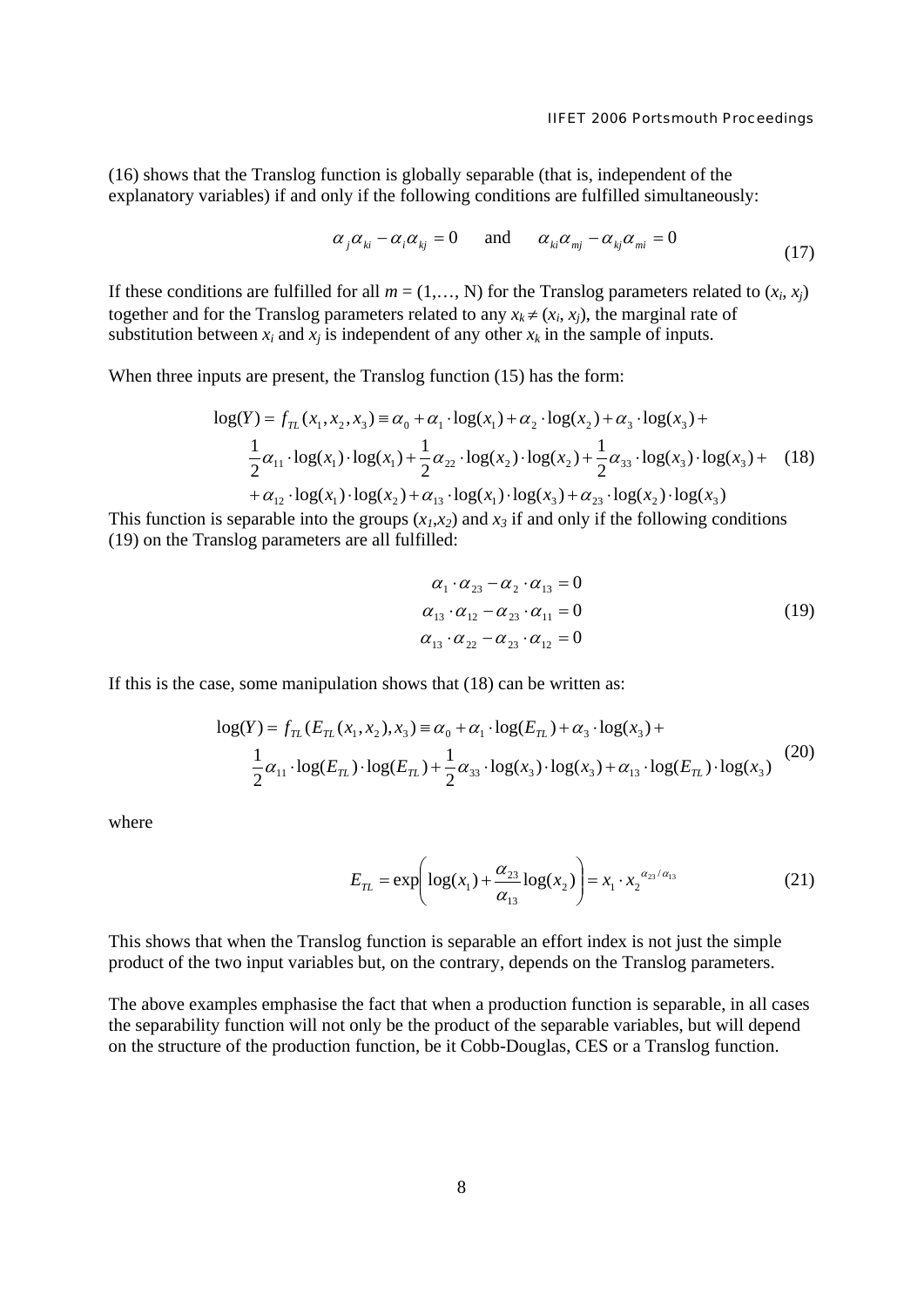## **Discussion**

This paper examines separability of input variables in connection with the concept of fishing effort. Many studies of production in fisheries unconditionally assume that some or all inputs in the production function can be aggregated into one effort index, often by multiplication of some of the input variables. When such an effort index is constructed it is implicitly assumed that the input variables that form the effort index are separable from the remaining inputs; for example, from the fish stock.

It has been shown in this paper, however, that this is often an erroneous assumption for two reasons. First, the input variables may not be separable. It may not be possible to construct an aggregate effort index which is independent of the remaining inputs. Mathematically, whether it is, is reliant on the specification of the production function but this itself is dependent on how accurately the specification represents the real world. For the Cobb-Douglas and CES production functions all input variables are separable by definition, but for the Translog production function, existence of separability must, on the contrary, be indicated by testing for it. Secondly, even if some input variables are separable from the remainder, the internal structure of an effort index will depend on the specification of the production function employed, and will not be a simple product.

As such, care should always be taken when discussing separability of input variables, and, further, when discussing a fishing effort index composed of several variables. Separability is not an unequivocal concept but, on the contrary, depends on the assumed data generation process and the form of the production function chosen.

These findings raise a number of questions about the content and specification of production functions chosen for empirical estimation if they are accurately to represent the real world.

The first is of the role of the stock. Is it truly a factor of production? Leaving aside the impact of market failure, the stock level is not in the control of fishing enterprises (or the industry) at all in the short run, and only partly in the long run. In the short-run case the stock is more akin to the level of technology and separable on the grounds of metaphysics rather than empirical evidence.

In the long run case, however, the stock introduces an unwelcome element of partial autocorrellation. Environmental factors play a large part in the variability of stock size and these can only be aggravated or ameliorated by the activities of a fleet, so the present stock is only partly a function of previous catches and its intrinsic growth function.

Leaving aside the econometric havoc involved, separability depends, in such circumstances, on the true relationship between the shadow price of the stock and the other inputs. It has been mooted that the stock has a shadow price which will be positive when the level of the stock falls below that necessary to sustain the maximum rent from the fishery in the future and zero at other levels (Coppola 1995, Rodgers 1995). The second question is therefore whether the shadow price of the stock affects the mix of other inputs used. If it does, then separability does not hold and reducing the non-stock inputs to an effort index is not a valid action whatever the specification of the production function or effort index.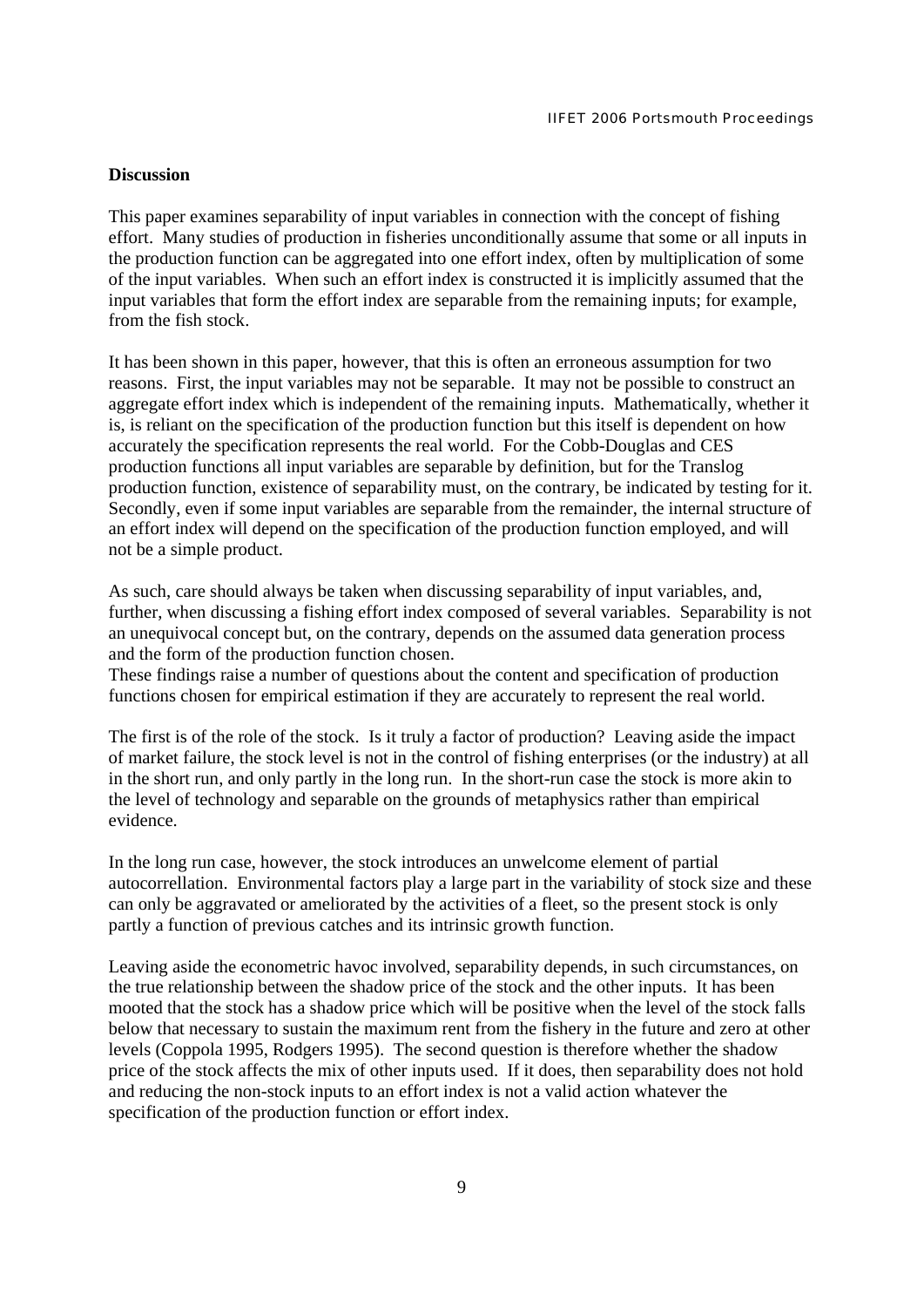# **REFERENCES**

ACFM 2000. *Report of the ICES Advisory Committee on Fishery Management, 2000*, ICES Cooperative Research Report No 214, Copenhagen.

Andersen, J.L. 1999. *A Review of the Basic Biological and Economic Approaches to Fishing Effort,* Working Paper No. 12/1999, SJFI, Copenhagen.

Arrow K.J, H.B. Chenery, B.S. Minhas and R.M. Solow (1961) Capital-Labour Substitution and Economic Efficiency, *Review of Economics and Statistics*, August, pp 225-250.

Bjorndal, T., and J.M. Conrad. 1987. The Dynamics of an Open Access Fishery, *Canadian Journal of Economics*, 20, pp 74-85.

Boisvert, R.N. 1982. *The Translog Production Function: Its Properties, Its Several Interpretations and Estimation Problems*, Dept. of Agricultural Economics. Cornell University, Ithaca, New York, September.

Campbell, H.F. 1991. Estimating the Elasticity of Substitution between Restricted and Unrestricted Inputs in a Regulated Fishery: A Probit Approach, *Journal of Environmental Economics and Management*, 20, pp 262-274.

Chiang, A.C. 1984. *Fundamental Methods of Mathematical Economics*, 3rd Edition, McGraw-Hill, Singapore, pp 428-430.

Christensen, L.R., D.W. Jorgenson and L.J. Lau (1971), "Conjugate Duality and the Transcendental Logarithmic Production Function," *Econometrica* 39, 255-256.

Cobb, C.W., and P.H. Douglas. 1928. A Theory of Production, *American Economic Review*, Papers and Proceedings, Vol 18 Supplement, pp 139-165.

Coppola G. (1995) The Fishery Production Function, *Proceedings of VIIth Conference of the European Association of Fisheries Economists*, CEMARE, Portsmouth.

Cunningham S., M.R.Dunn and D. Whitmarsh. 1985. *Fisheries Economics: an introduction*, Mansell, London.

Del Valle, I., I. Astorkiza and K. Astorkiza. 2000. Estimating the Elasticity of Substitution Among Inputs Making Up Fishing Effort: An Application to the VIII Division European Anchovy Fishery, *Proceedings of the Xth Biennial Conference of the International Institute of Fisheries Economics and Trade (IIFET) 2000*, Oregon State University.